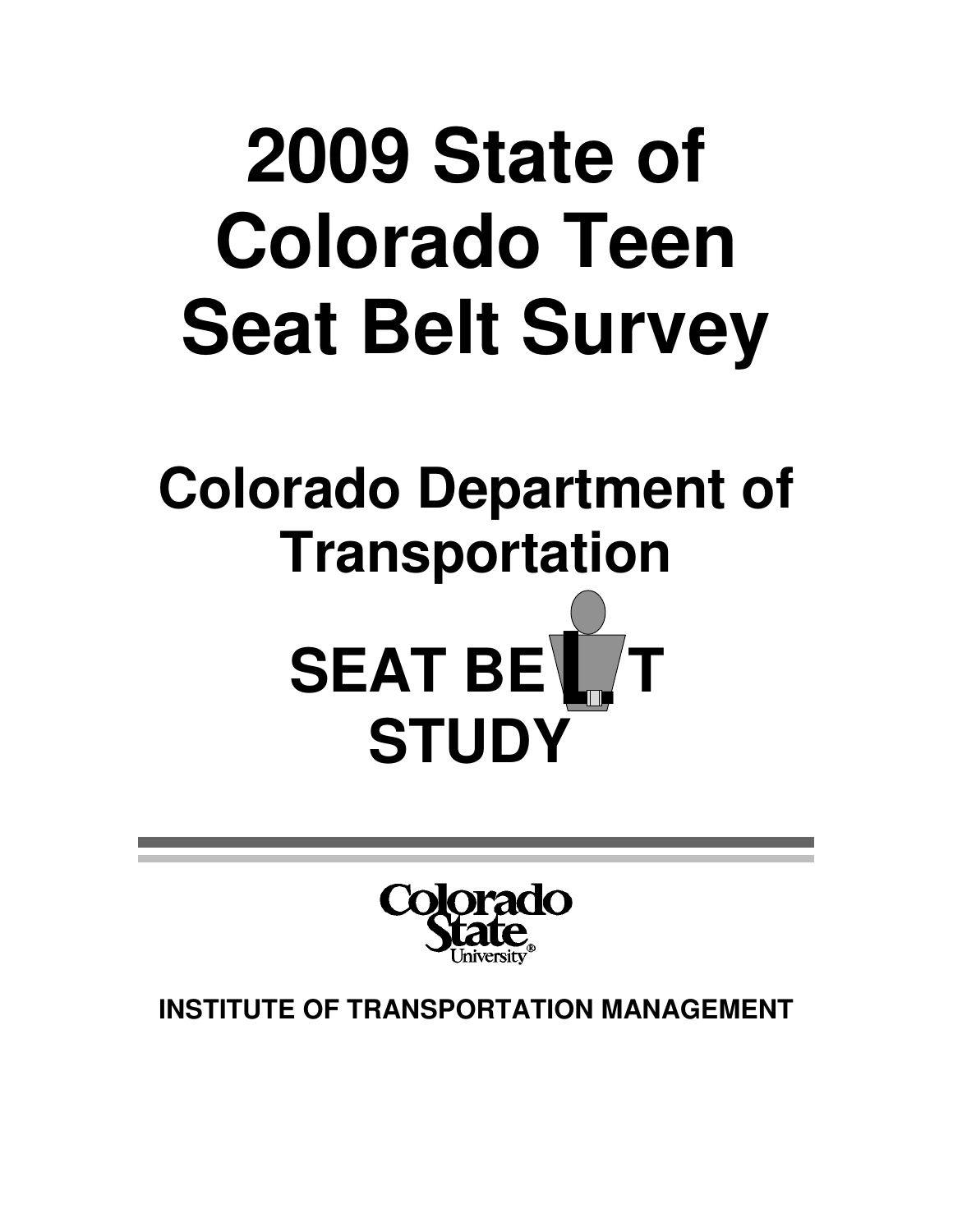### **EXECUTIVE SUMMARY**

A seat belt usage assessment of teen drivers and front seat outboard passengers of non-commercial vehicles in the State of Colorado was conducted by the Institute of Transportation Management (ITM) from April 13 through April 24, 2009. The study was sponsored by the Colorado Department of Transportation, Office of Transportation Safety, Occupant Protection Program and involved observations at 207 sites in 18 counties across the State of Colorado. Specifically, teen drivers and front seat outboard passengers were observed for seat belt usage within cars, vans, sport utility vehicles (SUVs), and light trucks normally used for personal transportation. Commercial vehicles were excluded from this survey.

Observational data were entered into an SAS system database for computation and review. The survey data and subsequent analyses yielded the following results for seat belt usage among teen drivers and front seat outboard passengers in the State of Colorado:

| Cars:              | 79.7% |
|--------------------|-------|
| Vans:              | 88.7% |
| SUV <sub>s</sub> : | 83.3% |
| Trucks:            | 70.2% |

#### **Overall Estimated Usage Rate 80.6%**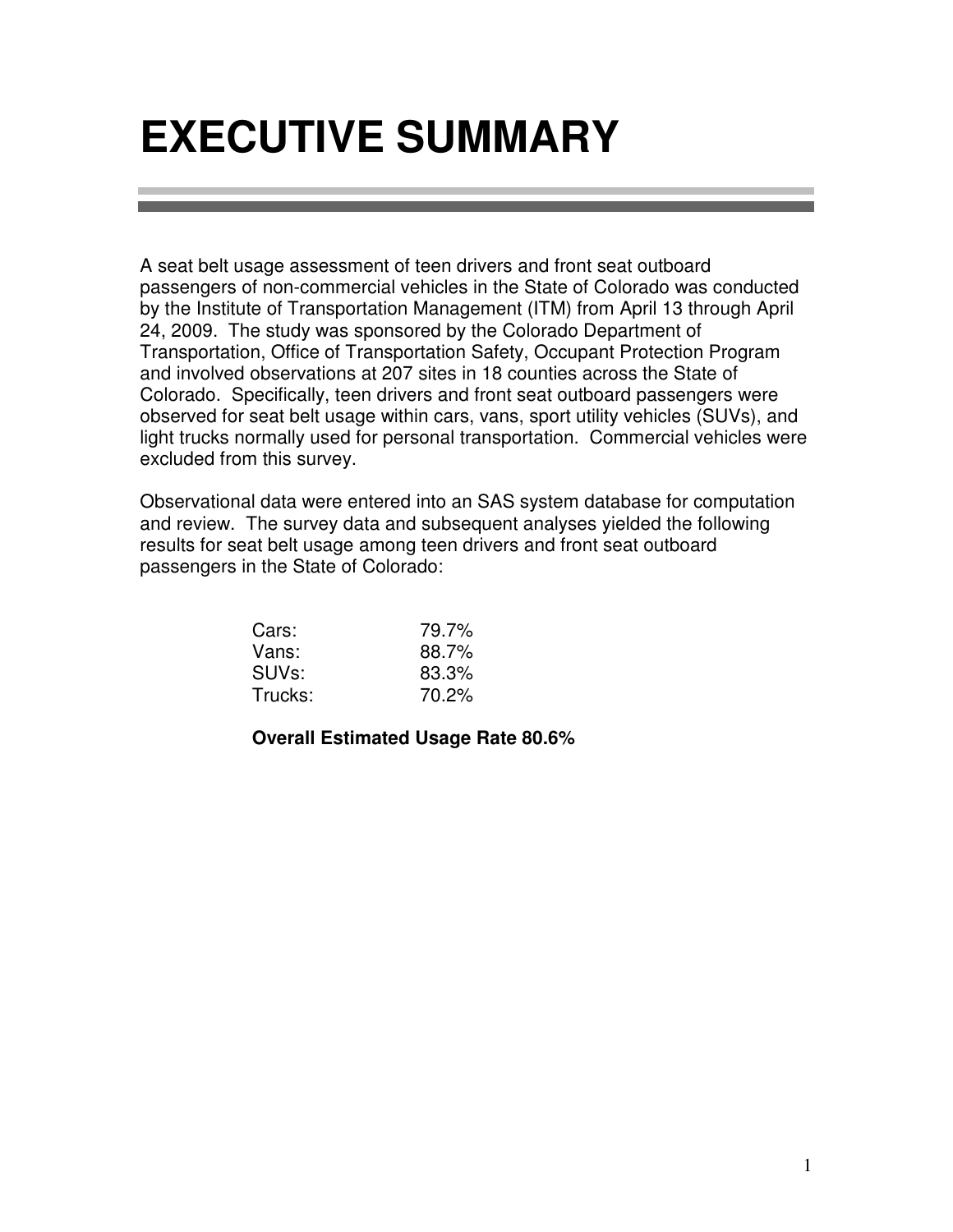### **ADMINISTRATIVE EVALUATION**

Drs. G.J. Francis and Walter Hivner served as Principal Investigator and Project Statistician, respectively. Observers and supervisors were trained in how to properly conduct the field observations and collect data. The need for consistency and accuracy in the process of data collection was emphasized in the training and pre-survey phase of the study.

Seat belt usage data were collected from 207 separate sites on the weekdays between April 13 and April 24, 2009. Because of weather-related delays some observations were conducted during the week of April 27.

Retired Colorado State Highway Patrol Officers comprise the core of the observers who collected data. The experience and expertise of the retired Highway Patrol Officers strengthened the validity of the results of the survey. Because of their familiarity with interstate highways, state highways, local and county roads, and safety procedures, many potential location and safety problems were minimized or eliminated.

The use of the Statistical Laboratory of the College of Natural Sciences at Colorado State University was also an important factor in the success of this study. The Laboratory's statistical analyses contributed to the reliability and validity of the usage estimates and gave the analyses independence from the survey process.

With the analyses of the data and the submission of this report, all project tasks and requirements were met within the time constraints and financial parameters of the contract.

#### **Objectives of the Study**

The primary objectives of the study were to:

- Conduct a seat belt usage survey within the State of Colorado to estimate the seat belt usage of teen drivers and outboard passengers in cars, vans, SUVs, and light trucks.
- Design a sampling procedure that would allow the optimal selection of survey sites and be statistically representative of State usage figures.
- Design a methodology that would minimize sampling error and variability.
- Complete the study within budget with a final report filed on or before July 1, 2009.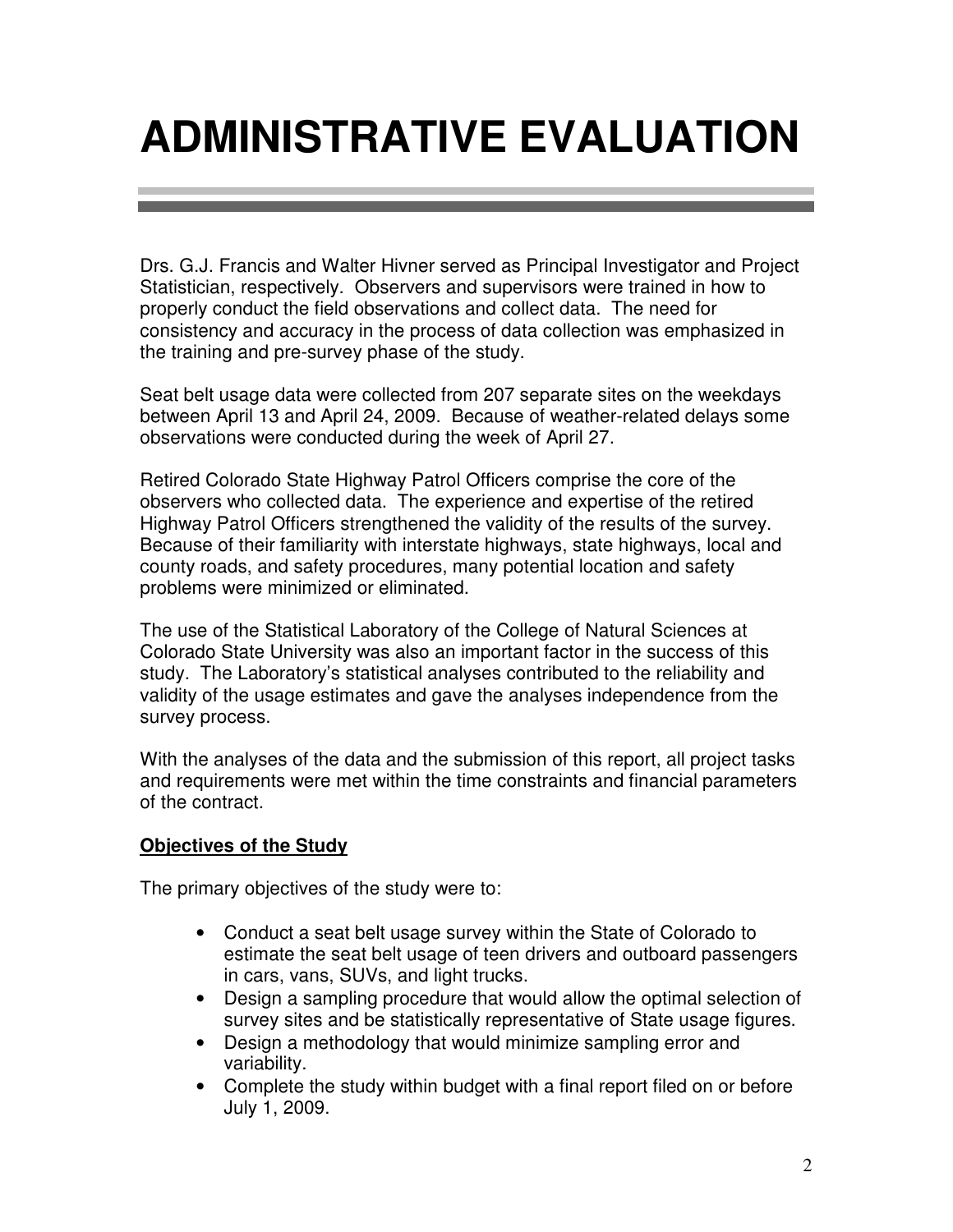### **SURVEY DESIGN**

The sampling design for the study is a statewide, multistage probability-based sample of possible observation sites. The following steps were taken in drawing the sample sites where observations were to be conducted:

- 1. Selection of strata
- 2. Determination of sample clusters
- 3. Selection of observation sites

For this survey, eight strata were determined; each stratum represents a unique geographic, sociological segmentation (i.e., Eastern Plains with a farming economy and the recreation/tourism economy of the Western Slope). Within each stratum, clusters, based on the identification of average vehicle miles and population, were determined. These clusters are represented by counties within the strata. Finally, the selection of high schools, community colleges, state colleges, and universities within the selected counties was made. Exact sites for observation and data collection were then determined for each school. These sites were selected as representing the highest concentration of individuals in the age group being studied and thus minimized observational error.

For the purposes of this survey, an observational site is defined as a specific road intersection or parking lot entrance/exit where observations take place. Observations were conducted at each selected site for 40 minutes once per week over the two-week time period. Thus, each site was observed twice to collect data.

The 2009 survey of teens was designed to meet all the criteria set by the Uniform Criteria for State Observational Surveys of Seat Belt Use 23 CFR Part 1340, Docket No. NHTSA-98-4280. RIN 2127-AH46, Final Rule. Specifically,

- 1. Samples were probability-based on population and vehicle miles, and estimates are therefore representative of seat belt usage for the State's teen drivers and outboard front seat passenger population.
- 2. The sample data were collected through direct observation of seat belt usage on selected roadways and in parking lots close to high schools and colleges by qualified and trained observers. Observation times were assigned for 40 minutes of every hour scheduled.
- 3. The population of interest was teen drivers and the outboard front seat passenger of cars, vans, SUVs, and non-commercial light trucks.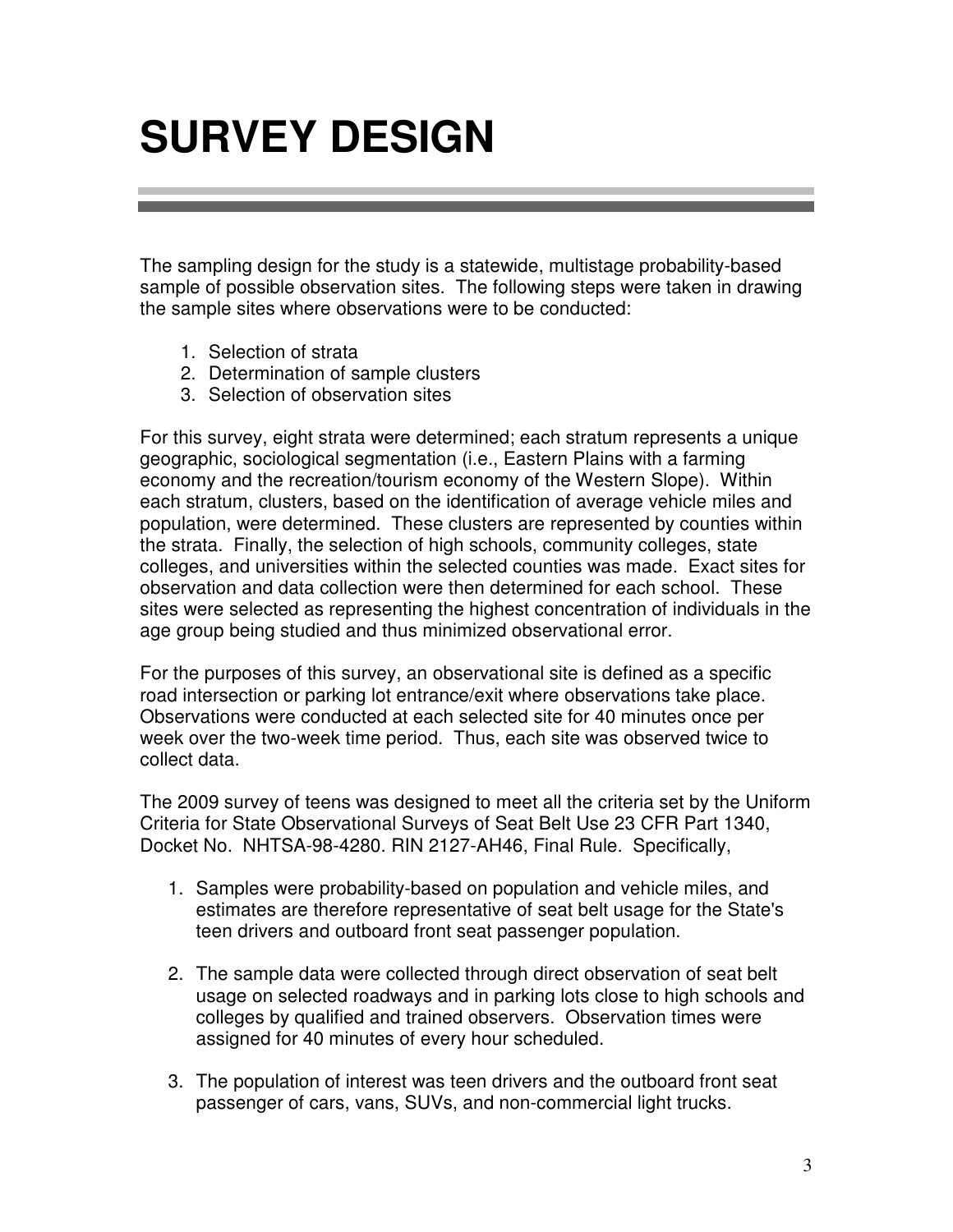- 4. Observations were conducted in daylight hours from April 13 through April 24, 2009. Additional observations were made during the week of April 27 due to weather-related delays.
- 5. Observational data were recorded on counting sheets and summarized. The data were then transcribed to create a digital record. The digital record served as input into SAS programs for data reduction. The reduced data were returned to Dr. Walter Hivner for analysis and interpretation.

#### **Determination of Sample Size**

Sample size determination was, in large measure, governed by time constraints and the precision requirements of the study (the relative error: standard error divided by the parameter estimate  $\leq$  0.05). The decision as to how many sites to select and assign for observation during the observation period required finding a balance among issues of statistical reliability, observer productivity, and site feasibility.

Statistical theory, which considers correlations and the need for independent observation, would suggest that the study assign as many observation sites as possible. However, there is also a practical need to select sites for study that will not require inordinate amounts of time traveling from site to site. In addition, selected sites need to provide access to the targeted population of teen drivers. Sites near high schools, community colleges, and college and university dorms were therefore given priority.

#### **Estimation**

The basic estimate derived from this study was the estimate of seat belt usage for teen drivers and outboard front seat passengers in cars, vans, sport utility vehicles (SUVs), and light trucks.

The seat belt usage rate for Colorado for this survey was determined by using a survey sampling methodology to obtain information about a large population of Colorado vehicle drivers and outboard front seat passengers by selecting and measuring a sample of that population. The fundamental basis for the analyses of the data from the survey lies in the concept of cluster analysis. Group or "cluster" members share certain properties in common, such as age, and the resultant classification should provide insight into seat belt usage among teens in the State of Colorado.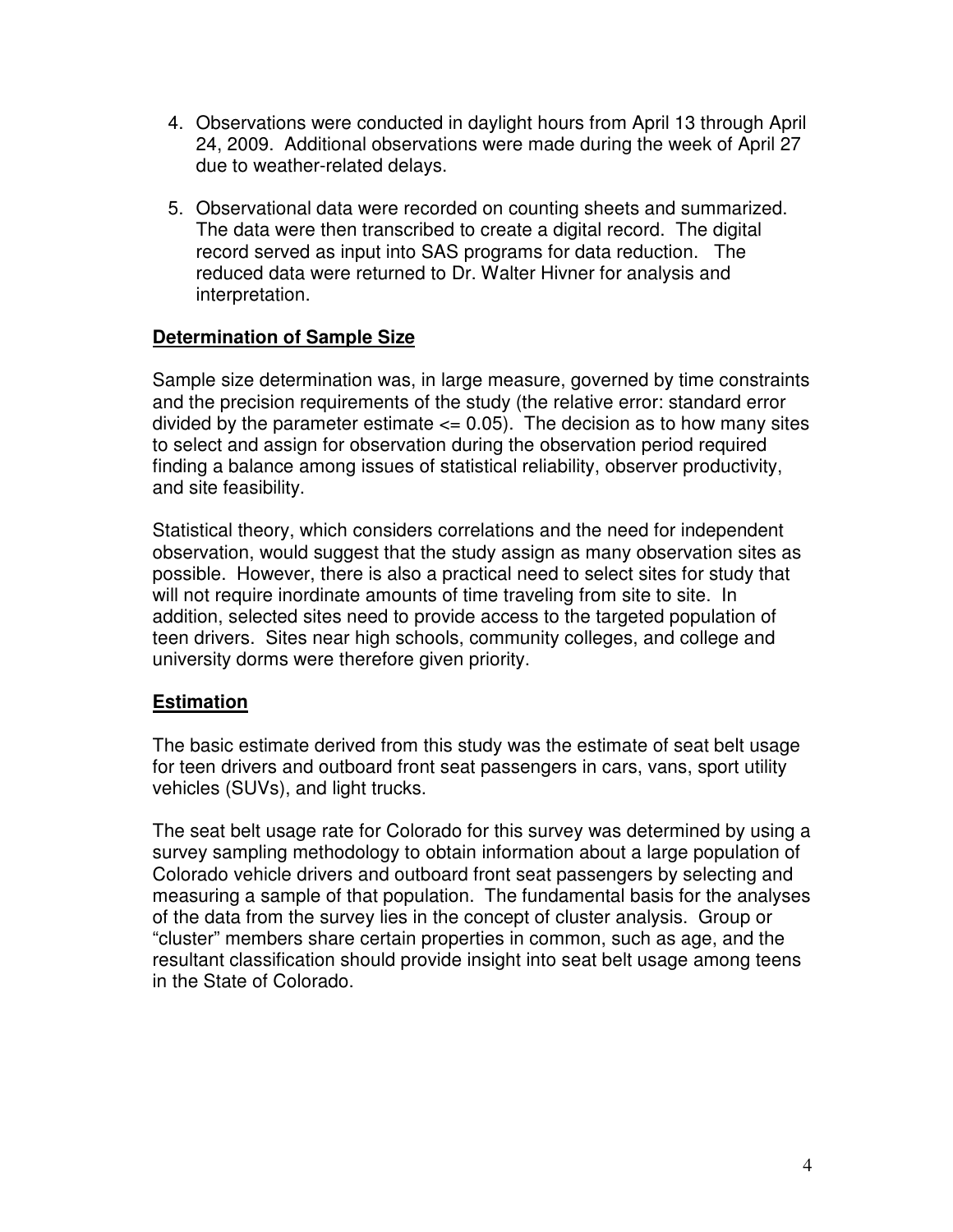### **SURVEY METHODOLOGY**

The PROC SURVEYREG procedure of SAS was used to perform statistical analyses of the survey data. This analytical procedure takes into account the design used to select the sample to be analyzed. The sample design was a complex design which incorporated clustering and unequal weighting of the clusters. The survey design included eight strata, three each in the Western Slope and Front Range and two in the Eastern Plains. These strata were based on population and vehicle miles traveled. Next, the county clusters from each stratum were determined along with the county cluster weighting. Specific observation sites within the county clusters were selected as the final step.

The SURVEYREG procedure fits linear models for survey data and computes regression coefficients and the variance-covariance matrix. The procedure also provides significance tests for the regression model effects and for any specified estimable linear functions of the model parameters.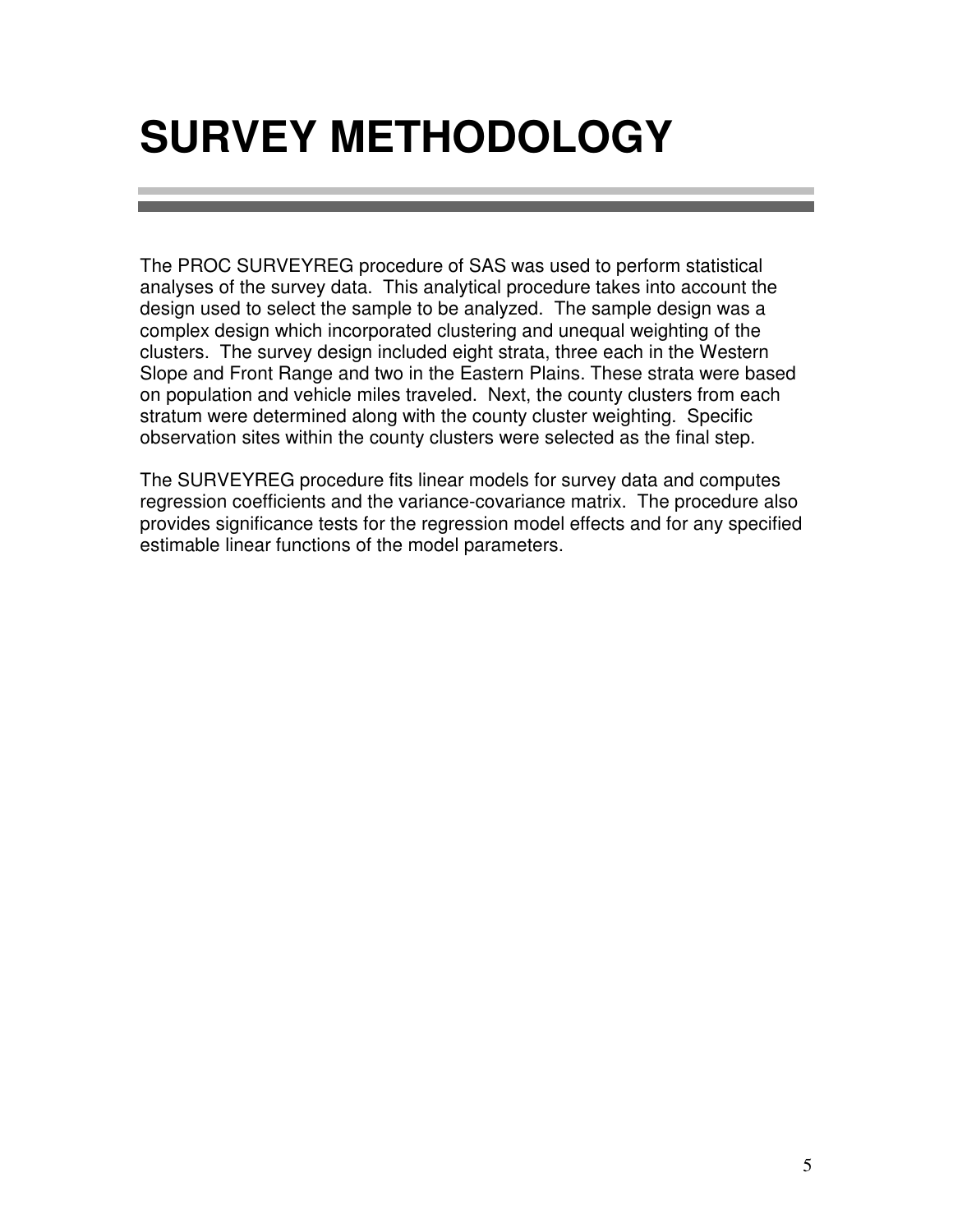### **SURVEY RESULTS**

The 2009 Colorado Teen Seat Belt Usage Survey of the State of Colorado was conducted at 207 sites as a multistage, stratified random sample. The design for the survey was developed in compliance with the National Highway Traffic Safety Administration's **Guidelines for State Observational Surveys of Safety Belt and Motorcycle Helmet Use (**Docket No. 92-12, Notice No. 02) and **Uniform Criteria for State Observational Surveys of Seat Belt Use** (23 CFR 1340; Docket NHTSA -98-4280). Driver and outboard front seat passenger seat belt usage data were collected from these 207 sites from April 13, 2009 through April 24, 2009. The survey was extended into the week of April 27 because of the rain storms that forced a delay in the observations.

There were 60,452 vehicle observations in the 18 counties surveyed. The data were recorded, tabulated, and analyzed with assistance from the Statistical Laboratory of the College of Natural Sciences. As shown in Table 3, the statewide point estimate of the overall seat belt usage rate for the 2009 Colorado Teen Seat Belt Usage Survey was 80.6%. This estimate may vary due to sampling variability and a number of uncontrolled sampling errors that may have entered into the observational survey. Therefore, a 95% Confidence Interval constructed about the point estimated seat belt usage rate ranged from 76.5% to 84.7%.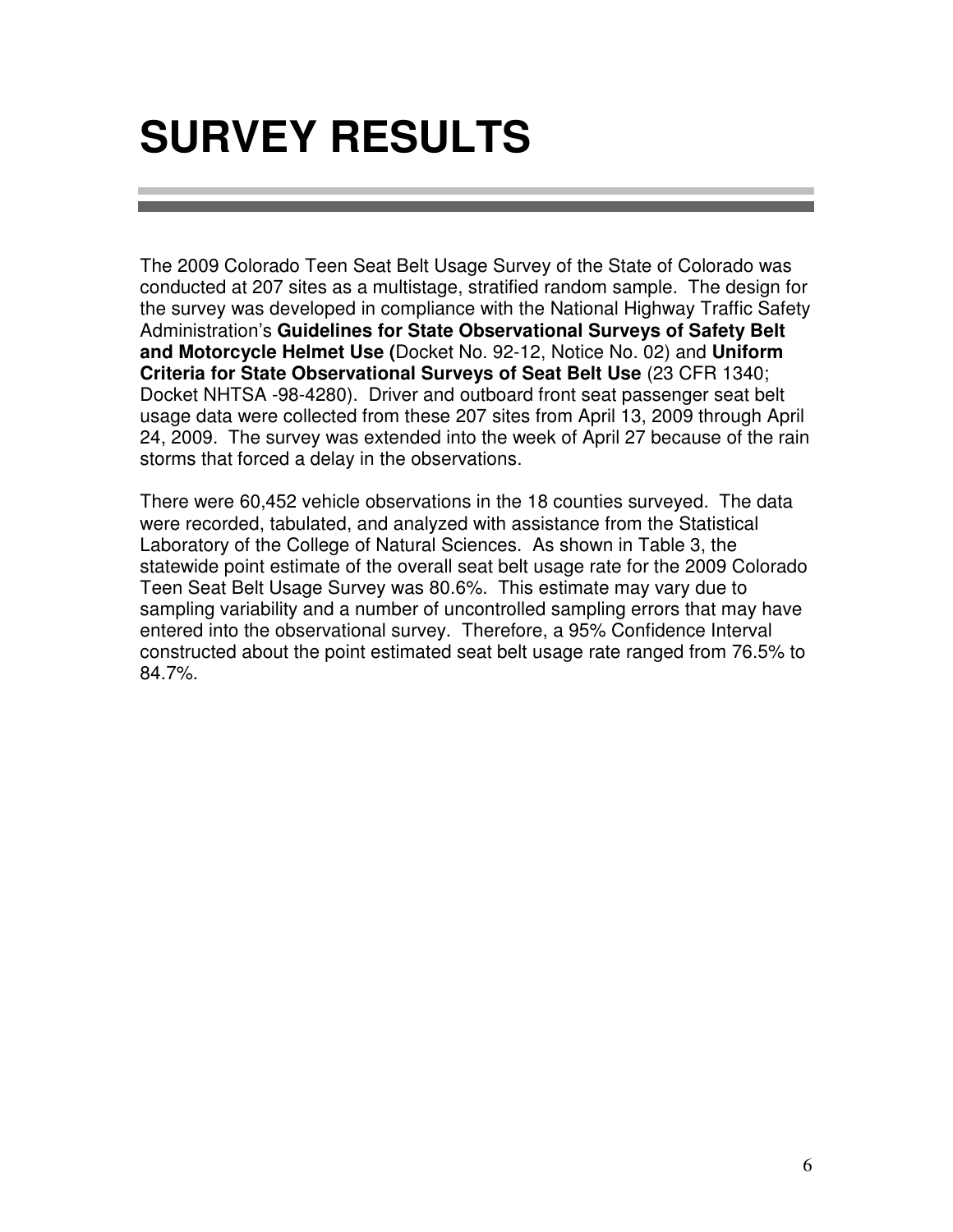Tables 1, 2, and 3 show estimates of seat belt usage for teen drivers and outboard front seat passengers by type of vehicle (cars, vans, SUVs and trucks) for the years 2007, 2008, and 2009, respectively.

| <b>Vehicle Type</b>    | <b>Usage Observed</b> |
|------------------------|-----------------------|
| Car                    | 72.0%                 |
| Van                    | 82.0%                 |
| <b>SUV</b>             | 76.2%                 |
| <b>Truck</b>           | 64.3%                 |
| <b>Overall Average</b> | 72.9%                 |

|  |  | Table 1: 2007 Statewide Seat Belt Usages by Vehicle Type |  |  |  |  |  |  |
|--|--|----------------------------------------------------------|--|--|--|--|--|--|
|--|--|----------------------------------------------------------|--|--|--|--|--|--|

|  | Table 2: 2008 Statewide Seat Belt Usages by Vehicle Type |  |  |  |
|--|----------------------------------------------------------|--|--|--|
|--|----------------------------------------------------------|--|--|--|

| <b>Vehicle Type</b>    | <b>Usage Observed</b> |
|------------------------|-----------------------|
| Car                    | 76.7%                 |
| Van                    | 91.9%                 |
| <b>SUV</b>             | 82.9%                 |
| <b>Truck</b>           | 74.4%                 |
| <b>Overall Average</b> | 79.2%                 |

|  | Table 3: 2009 Statewide Seat Belt Usages by Vehicle Type |  |  |  |
|--|----------------------------------------------------------|--|--|--|
|--|----------------------------------------------------------|--|--|--|

| <b>Vehicle Type</b> | <b>Usage Observed</b> |
|---------------------|-----------------------|
| Car                 | 79.7%                 |
| Van                 | 88.7%                 |
| <b>SUV</b>          | 83.3%                 |
| <b>Truck</b>        | 70.2%                 |
| Overall Average     | 80.6%                 |

The overall average seat belt usage has increased each year from 2007 to 2009 even though cars and SUVs are the only vehicle types showing consistent improvements over the three-year period.

Tables 3a, 3b, and 3c show a summary of the estimates of seat belt usage by region, county, weather, and vehicle type for the years 2007, 2008, and 2009, respectively.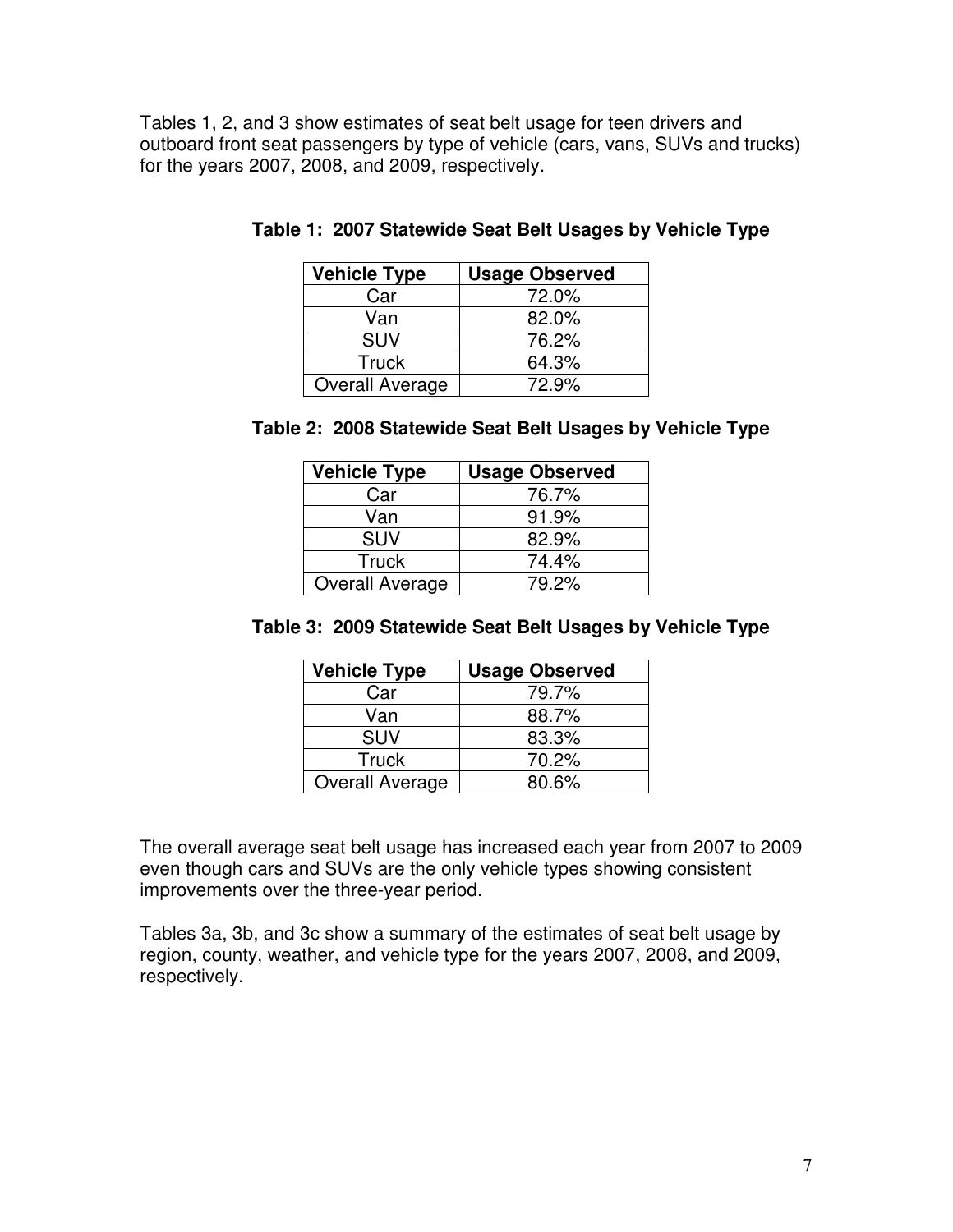|                     |                 | <b>CONNUCTICE INTERVAL</b> |           |                  |              |
|---------------------|-----------------|----------------------------|-----------|------------------|--------------|
|                     |                 |                            |           | Lower            | <b>Upper</b> |
|                     | <b>Estimate</b> | <b>Std</b>                 | <b>CV</b> | 95%              | 95%          |
|                     | %               | <b>Error</b>               |           | Limit            | Limit        |
| <b>Vehicle</b>      |                 |                            |           |                  |              |
|                     |                 |                            |           |                  |              |
| <b>Overall</b>      | 72.9            | 1.3                        | 1.82      | 70.0             | 75.8         |
| Usage               |                 |                            |           |                  |              |
|                     |                 |                            |           |                  |              |
| County              |                 |                            |           |                  |              |
| Adams               | 64.0            | 2.1                        | 3.35      | 59.6             | 68.3         |
| Arapahoe            | 71.8            | 0.8                        | 1.17      | 70.1             | 73.5         |
| <b>Boulder</b>      | 79.1            | 2.0                        | 2.58      | 74.9             | 83.2         |
| Denver              | 79.4            | 1.4                        | 1.81      | 76.5             | 82.3         |
| Douglas             | 77.5            | 4.1                        | 5.26      | 68.7             | 86.3         |
| El Paso             | 76.9            | 1.9                        | 2.46      | 73.1             | 80.7         |
| Garfield            | 66.5            |                            | $\star$   |                  |              |
| Gunnison            | 64.3            | $\star$                    | $\star$   | $\star$          | $\star$      |
| Jefferson           | 76.3            | 1.6                        | 2.05      | $\frac{73.2}{*}$ | 79.4         |
| LaPlata             | 42.2            |                            |           |                  |              |
| Larimer             | 95.2            | 0.7                        | 0.72      | 93.7             | 96.7         |
| Logan               | 54.6            |                            |           | $\star$          | $\star$      |
| Mesa                | 67.6            | 1.0                        | 1.0       | 65.1             | 70.0         |
| Moffat              | 69.4            | $\overline{\ast}$          | $\star$   | $\star$          | $\star$      |
| Morgan              | 53.8            | $\star$                    | $\star$   | $\star$          | $\star$      |
| Pueblo              | 66.2            | 3.1                        | 4.76      | 59.4             | 73.0         |
| Routt               | 80.3            | $\overline{\ast}$          | $\star$   | $\star$          |              |
| Weld                | 62.5            | 4.8                        | 7.69      | 52.5             | 72.5         |
| Region              |                 |                            |           |                  |              |
| Eastern             | 58.1            | 3.5                        | 5.97      | 43.2             | 73.0         |
| Front Range         | 74.2            | 1.7                        | 2.24      | 70.2             | 78.3         |
| Western             | 68.5            | 1.7                        | 2.49      | 63.7             | 73.2         |
| Weather             |                 |                            |           |                  |              |
| Clear               | 72.9            | $1.2$                      | 1.69      | 70.2             | 75.2         |
| Not Clear           | 73.7            | 5.0                        | 6.79      | 61.8             | 85.5         |
| <b>Vehicle Type</b> |                 |                            |           |                  |              |
| Car                 | 72.0            | 1.7                        | 2.39      | 68.2             | 75.8         |
| Van                 | 82.0            | 4.4                        | 5.41      | 72.3             | 91.7         |
| <b>SUV</b>          | 76.2            | 1.4                        | 1.89      | 73.1             | 79.4         |
| <b>Truck</b>        | 64.3            | 3.9                        | 6.04      | 55.8             | 72.8         |

**Table 3a: 2007 Summaries of Estimates of Seat Belt Usage Confidence Interval** 

**\*Note:** In these counties, there were too few observations to make an estimate of Confidence Intervals.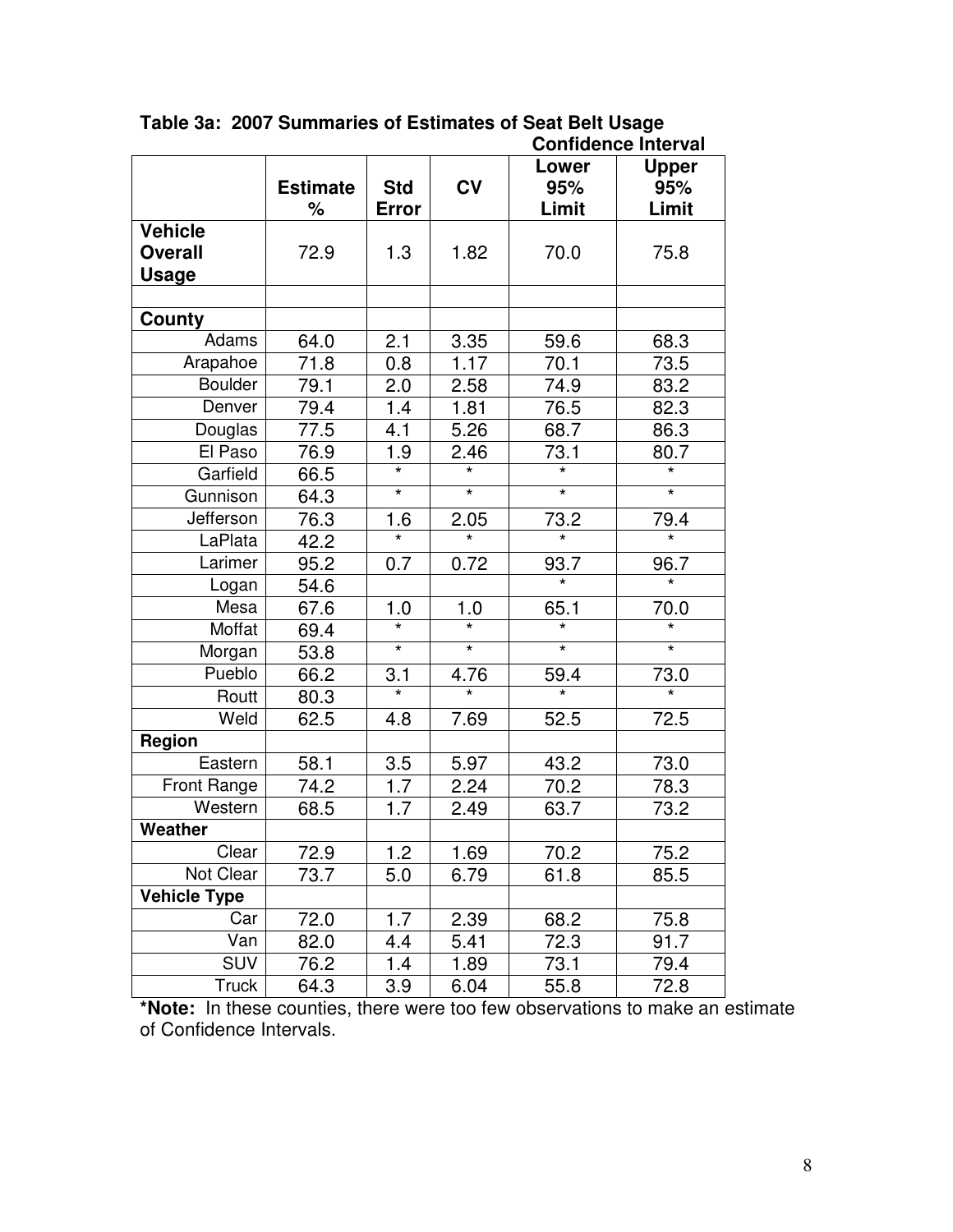|                         |                      |                            |                   |                       | <b>Confidence Interval</b>   |
|-------------------------|----------------------|----------------------------|-------------------|-----------------------|------------------------------|
|                         | <b>Estimate</b><br>% | <b>Std</b><br><b>Error</b> | CV                | Lower<br>95%<br>Limit | <b>Upper</b><br>95%<br>Limit |
| <b>Vehicle</b>          |                      |                            |                   |                       |                              |
| <b>Overall</b><br>Usage | 79.2                 | 2.4                        | 3.06              | 73.9                  | 84.5                         |
| County                  |                      |                            |                   |                       |                              |
| Adams                   | 75.1                 | 1.1                        | 1.5               | 72.8                  | 77.4                         |
| Arapahoe                | 78.4                 | 1.1                        | 1.45              | 76.1                  | 80.7                         |
| <b>Boulder</b>          | 75.4                 | 2.1                        | 2.78              | 71.1                  | 79.7                         |
| Denver                  | 83.1                 | 1.3                        | 1.62              | 80.4                  | 85.8                         |
| Douglas                 | 83.0                 | 1.5                        | 1.77              | 79.9                  | 86.0                         |
| El Paso                 | 81.6                 | 1.4                        | 1.76              | 78.7                  | 84.5                         |
| Garfield                | 75.0                 |                            |                   |                       |                              |
| Gunnison                | 70.5                 | $\star$                    | $\overline{\ast}$ | $\star$               | $\star$                      |
| Jefferson               | 74.4                 | 1.2                        | 1.64              | 71.9                  | 76.8                         |
| LaPlata                 | 65.2                 |                            |                   |                       |                              |
| Larimer                 | 95.1                 | 0.5                        | .57               | 93.9                  | 96.2                         |
| Logan                   | 71.3                 |                            |                   | $\star$               |                              |
| Mesa                    | 72.5                 | 1.1                        | 1.45              | 70.0                  | 75.0                         |
| Moffat                  | 71.5                 | $\overline{\ast}$          |                   |                       |                              |
| Morgan                  | 63.7                 | $\overline{\ast}$          | $\star$           | $\star$               | $\star$                      |
| Pueblo                  | 66.8                 | 2.1                        | 3.21              | 62.2                  | 71.3                         |
| Routt                   | 87.7                 | $\overline{\ast}$          | $\star$           | $\star$               |                              |
| Weld                    | 74.3                 | 2.1                        | 2.8               | 69.9                  | 78.6                         |
| Region                  |                      |                            |                   |                       |                              |
| Eastern                 | 72.6                 | 2.3                        | 3.17              | 62.7                  | 82.5                         |
| <b>Front Range</b>      | 80.1                 | 2.8                        | 3.52              | 73.2                  | 87.0                         |
| Western                 | 75.5                 | 3.0                        | 4.02              | 65.8                  | 85.1                         |
| Weather                 |                      |                            |                   |                       |                              |
| Clear                   | 79.4                 | 2.6                        | 3.33              | 73.6                  | 85.2                         |
| Not Clear               | 77.7                 | 2.3                        | 2.93              | 72.4                  | 82.9                         |
| <b>Vehicle Type</b>     |                      |                            |                   |                       |                              |
| Car                     | 76.7                 | 1.9                        | 2.42              | 72.6                  | 80.7                         |
| Van                     | 91.9                 | 3.6                        | 3.89              | 84.0                  | 99.8                         |
| <b>SUV</b>              | 82.9                 | 2.3                        | 2.76              | 77.9                  | 87.9                         |
| Truck                   | 74.4                 | 4.7                        | 6.3               | 64.1                  | 84.7                         |

**Table 3b: 2008 Summaries of Estimates of Seat Belt Usage** 

**\*Note:** In these counties, there were too few observations to make an estimate of Confidence Intervals.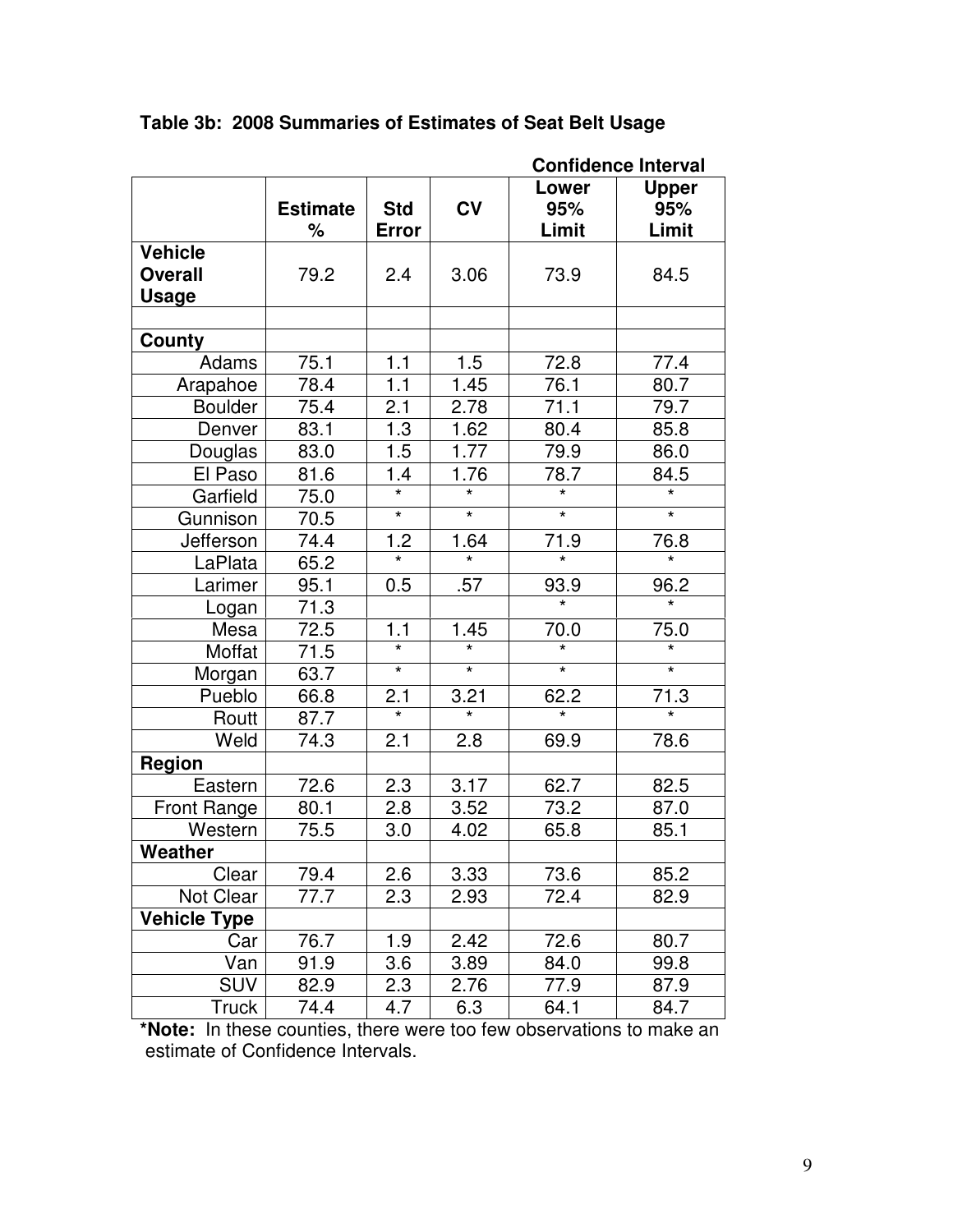|                         |                      |                            |         |                       | <b>Confidence Interval</b>   |
|-------------------------|----------------------|----------------------------|---------|-----------------------|------------------------------|
|                         | <b>Estimate</b><br>℅ | <b>Std</b><br><b>Error</b> | CV      | Lower<br>95%<br>Limit | <b>Upper</b><br>95%<br>Limit |
| <b>Vehicle</b>          |                      |                            |         |                       |                              |
| <b>Overall</b><br>Usage | 80.6                 | 1.9                        | 2.33    | 76.5                  | 84.7                         |
| County                  |                      |                            |         |                       |                              |
| Adams                   | 78.6                 | 1.4                        | 1.73    | 75.8                  | 81.3                         |
| Arapahoe                | 79.9                 | 1.4                        | 1.74    | 77.1                  | 82.6                         |
| <b>Boulder</b>          | 80.2                 | 1.3                        | 1.68    | 77.4                  | 82.9                         |
| Denver                  | 76.3                 | 1.5                        | 1.96    | 73.3                  | 79.3                         |
| Douglas                 | 84.9                 | 0.8                        | 0.99    | 83.1                  | 86.6                         |
| El Paso                 | 87.3                 | 1.3                        | 1.46    | 84.8                  | 89.9                         |
| Garfield                | 65.8                 |                            |         | $\star$               |                              |
| Gunnison                | 64.4                 | $\star$                    | $\star$ | $\star$               | $\star$                      |
| Jefferson               | 75.4                 | 1.2                        | 1.58    | <u>73.1</u>           | 77.8                         |
| LaPlata                 | 59.2                 |                            |         |                       |                              |
| Larimer                 | 92.2                 | 0.9                        | 0.97    | 90.4                  | 94.0                         |
| Logan                   | 76.5                 |                            |         | $\star$               | $\star$                      |
| Mesa                    | 71.3                 | 0.7                        | 1.04    | 69.5                  | 73.0                         |
| Moffat                  | 72.7                 | $\overline{\ast}$          | $\star$ | $\star$               |                              |
| Morgan                  | 76.8                 | $\overline{\ast}$          | $\star$ | $\star$               | $\star$                      |
| Pueblo                  | 63.3                 | 2.2                        | 3.53    | 58.5                  | 68.1                         |
| Routt                   | 80.0                 | $\overline{\ast}$          | $\star$ | $\star$               | $\star$                      |
| Weld                    | 81.9                 | 1.5                        | 1.8     | 78.8                  | 85.0                         |
| Region                  |                      |                            |         |                       |                              |
| Eastern                 | 80.7                 | 1.4                        | 1.70    | 74.8                  | 86.7                         |
| <b>Front Range</b>      | 81.9                 | 2.2                        | 2.69    | 76.5                  | 87.3                         |
| Western                 | 71.0                 | 2.7                        | 3.79    | 63.5                  | 78.4                         |
| Weather                 |                      |                            |         |                       |                              |
| Clear                   | 80.2                 | 2.1                        | 2.63    | 75.6                  | 84.8                         |
| Not Clear               | 83.3                 | 0.9                        | 1.14    | 81.0                  | 85.6                         |
| <b>Vehicle Type</b>     |                      |                            |         |                       |                              |
| Car                     | 79.7                 | 1.7                        | 2.19    | 75.9                  | 83.5                         |
| Van                     | 88.7                 | 1.5                        | 1.64    | 85.5                  | 91.9                         |
| <b>SUV</b>              | 83.3                 | 1.8                        | 2.18    | 79.4                  | 87.3                         |
| Truck                   | 70.2                 | 3.7                        | 5.27    | 62.1                  | 78.3                         |

**Table 3c: 2009 Summaries of Estimates of Seat Belt Usage** 

**\*Note:** In these counties, there were too few observations to make an estimate of Confidence Intervals.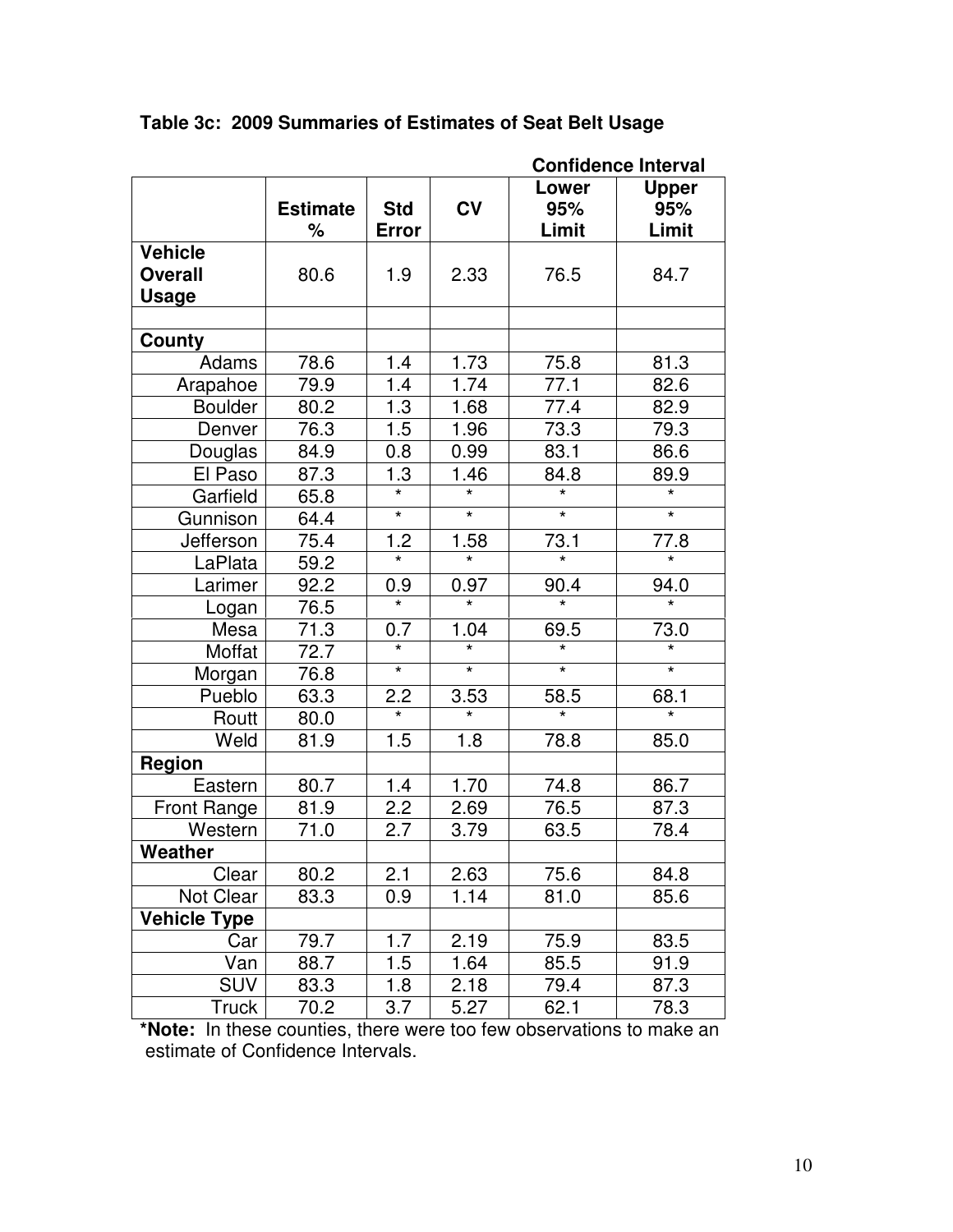The columns in Tables 3a, 3b, and 3c labeled Std Error, CV, and Lower 95% and Upper 95% Confidence Intervals are statistical terms defining measures of risk. Standard Error (Std Error) is a measure of the sampling errors that are uncontrollable in a statistical experiment. It is preferred that these sampling errors are below 5.0 or 5%. Coefficient of Variation (CV) is a dimensionless measure of variability, designed to allow comparisons of variation for samples with different sizes. The CV for vehicle types is quite low and indicates a small variation within samples. The Confidence Intervals (Lower and Upper 95%) give a range of results that are most likely to be observed in repeated trials of this statistical study.

#### **Analysis**

Using the procedures discussed above, usage rates in Colorado for teen drivers and outboard front seat passengers were estimated along with estimates of the Standard Error and Coefficient of Variation. The overall estimate of State teen seat belt usage in Colorado from this survey is 80.6%. This estimate may vary because of sampling errors, since not all areas within the State were observed and other types of survey errors may also be possible.

The survey sample size is large enough to allow estimates of usage rates for various subgroups: regions, most surveyed counties, weather, and vehicle types. Estimates based upon the speed of vehicles were not included in this study as observations were conducted close to ingress and/or egress roads for parking lots of high schools, community colleges, and college and university dorms. The Estimates, Standard Errors, Coefficient of Variation (CV), and Confidence Intervals are shown in Tables 3a, 3b, and 3c for 2007, 2008, and 2009, respectively, for information and comparison purposes. Table 4.0 illustrates the differences in estimates of the 2008 and 2009 surveys.

| <b>Vehicle Type</b>    |       | <b>Observed Seat Belt</b><br>Usage |      | <b>Standard Error</b> |
|------------------------|-------|------------------------------------|------|-----------------------|
|                        | 2008  | 2009                               | 2008 | 2009                  |
| Car                    | 76.7% | 79.7%                              | 1.9  | 1.7                   |
| Van                    | 91.9% | 88.7%                              | 3.6  | 1.5                   |
| <b>SUV</b>             | 82.9% | 83.3%                              | 2.3  | 1.8                   |
| <b>Truck</b>           | 74.4% | 70.2%                              | 4.7  | 3.7                   |
| <b>Overall Average</b> | 79.2% | 80.6%                              | 2.4  | 1.9                   |

#### **Table 4.0: Differences in Estimates of the 2008 and 2009 Surveys**